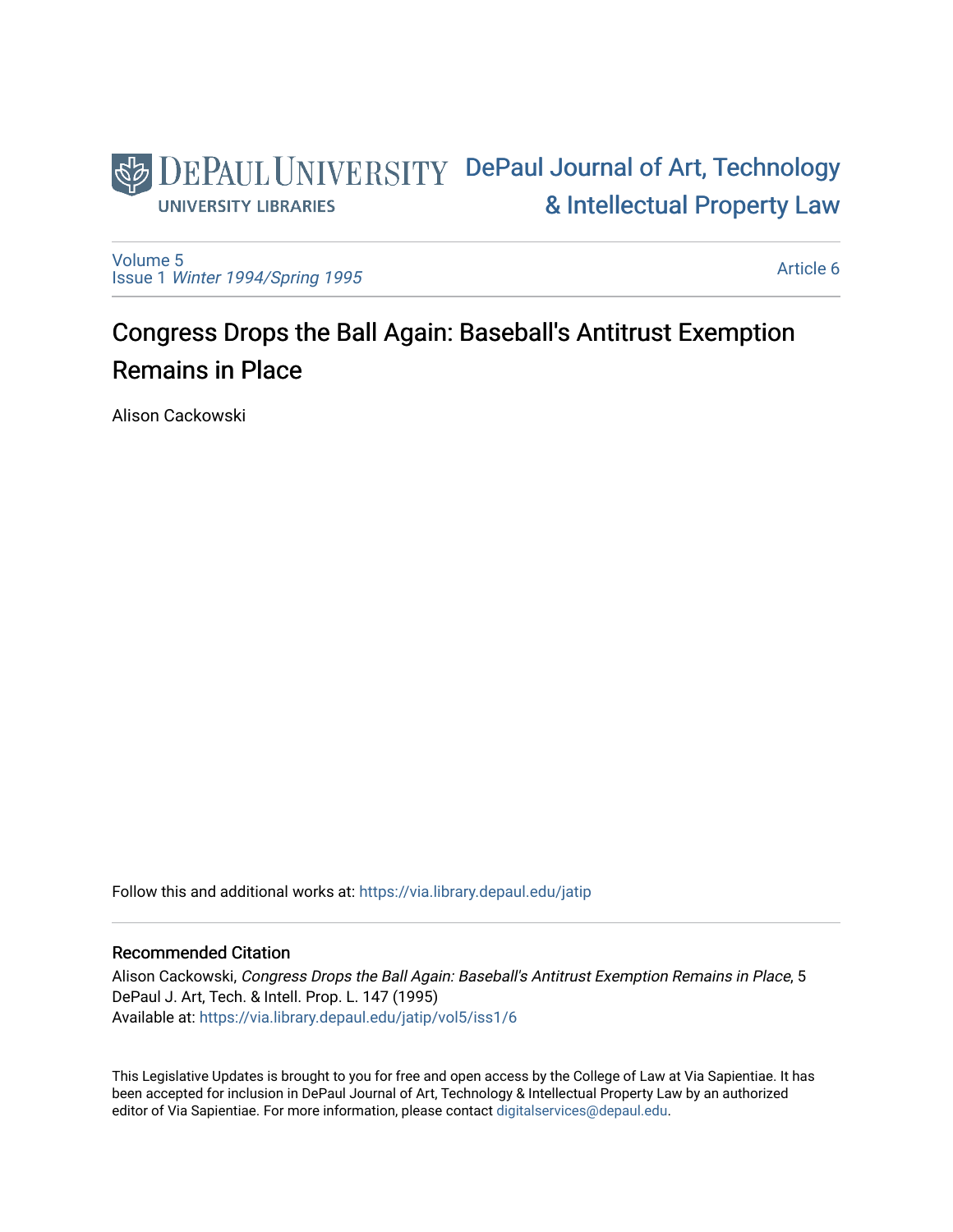## **LEGISLATIVE UPDATES**

### **CONGRESS DROPS THE BALL AGAIN: BASEBALL'S ANTITRUST EXEMPTION REMAINS IN PLACE**

### I. INTRODUCTION

The loss of the 1994-95 baseball season has had a demoralizing effect on all of America, including members of Congress. Because of the strike, the players and the American public have turned to Congress to take action and Congress has felt the pressure. In its past session, Congress took a significant step toward passing legislation to remove baseball's antitrust exemption, but the Congressional session ended without action.' Professional baseball's exemption from the antitrust laws has been on shaky legal ground since its inception in 1922. **In** fact, in 1971, the Supreme Court made it clear that the task of eliminating the exemption was in Congress' hands.<sup>3</sup> Since the Court's 1971 ruling, various bills have been introduced in the Senate and the House to remove or at least limit the exemption. However, even with the pressures of the current strike, Congress has dropped the ball and failed once again to pass legislation to lift the exemption.

This update will first examine the background of the federal antitrust laws, the three Supreme Court decisions that initiated and reaffirmed baseball's unique exemption, and the events culminating in the 1994 strike. Second, the recently proposed Senate and House bills will be examined in detail including the procedural, substantive and remedial aspects of the bills. Finally, the impact on the sports and entertainment world will be analyzed, including the consequences to baseball once the strike is over.

#### II. **BACKGROUND**

The federal antitrust laws, including the Sherman Antitrust Act of  $1890<sup>4</sup>$ were implemented to protect trade and commerce from monopolies and from any conspiracy that would hinder a freely competitive market. There are two relevant provisions of the Sherman Antitrust Act that in theory would apply to profession-

**<sup>1.</sup>** The proposed legislation analyzed in this update includes: **(1) S.** 500, 103rd Cong., 1st Sess. (1993) (Professional Baseball Antitrust Reform Act); (2) H.R. 4994, 103rd Cong., 2d Sess. (1994) (Baseball Fans and Communities Protection Act of 1994); and (3) S. 2380, 103rd Cong., 2d Sess. (1994) (Baseball Fans Protection Act of 1994).

<sup>2. 139</sup> CONG. REc. S2416-02 (daily ed. Mar. 4, 1993) (statement of Senator Metzenbaum).

<sup>3.</sup> Flood v. Kuhn, 407 U.S. 258 (1972).

<sup>4. 15</sup> **U.S.C.** §§ **1-7** (1994).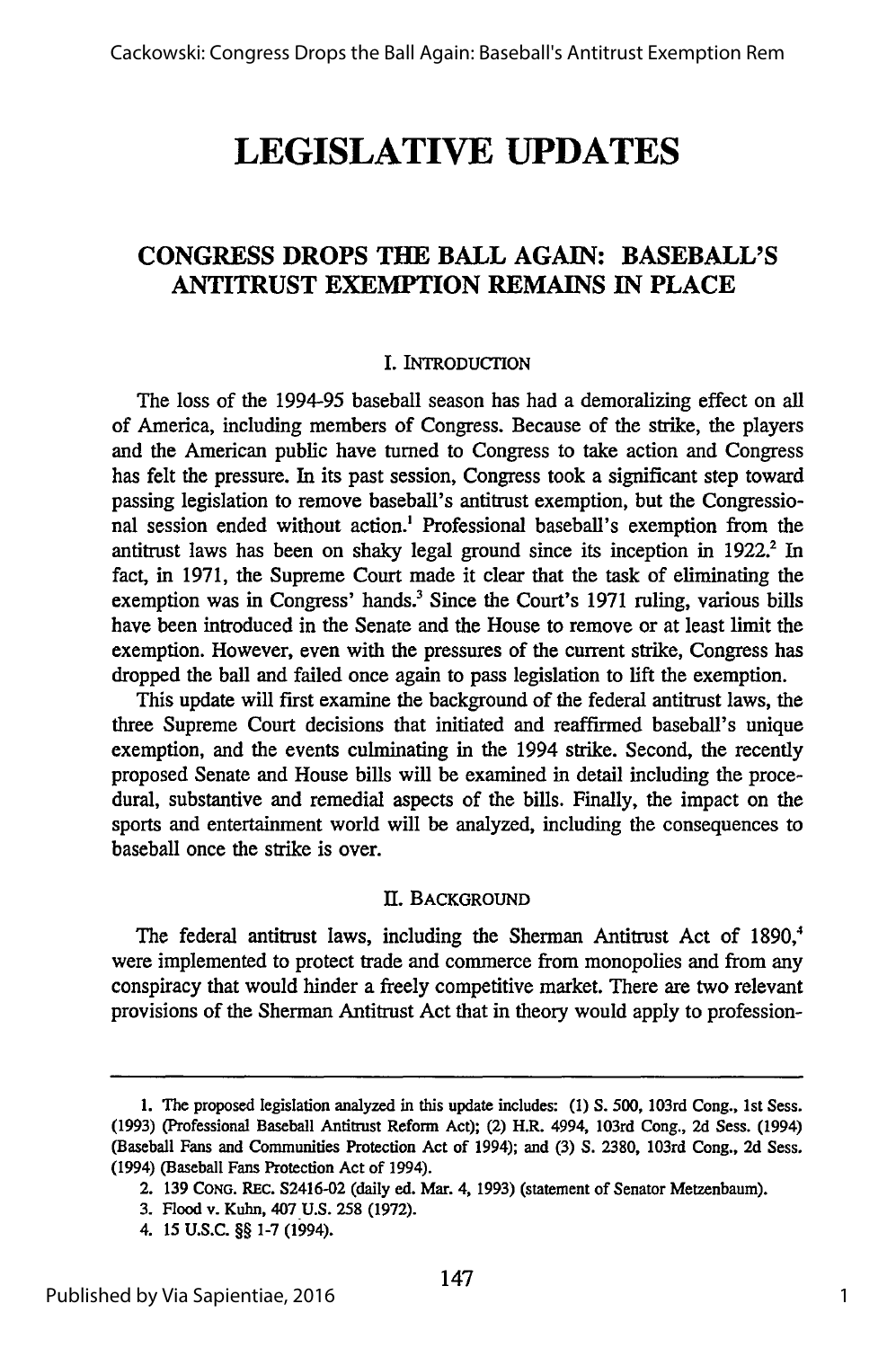#### *DEPAUL J. ART & ENT. LAW* [Vol. V:147]

al baseball.<sup>5</sup> First, the Act makes "conspiracies to contract that unreasonably restrain trade in interstate commerce" unlawful.<sup>6</sup> Second, the Act "prohibits conduct that monopolizes interstate commerce".<sup>7</sup> However, since the Supreme Court's decision in 1922, professional baseball has enjoyed an exemption to the antitrust laws.'

In 1922, the issue was first presented to the Supreme Court in the case of *Fed. Baseball Club of Baltimore v. Nat'l League of Prof. Baseball.*<sup>9</sup> In an opinion written by Justice Holmes, the Court held that the antitrust laws did not apply to baseball because it was a sport and therefore could not be considered interstate commerce.<sup>10</sup> Because baseball was considered to be a game and not a business, the antitrust laws could not be applied to protect the players from the owners.

In 1953, this issue was revisited in the case of *Toolson v. NY Yankees"* where Holmes' decision was affirmed, but not on the basis that baseball was not interstate commerce. This time, the Court stated that Congress had no intention of including the business of baseball within the scope of the antitrust laws, and reaffirmed the exemption based on that Congressional intent.

*In Flood v. Kuhn,'2* the Supreme Court revisited the issue for a third and final time. However, this decision was based on even shakier legal reasoning than the Court's deference to Congressional intent in *Toolson.* The court openly admitted that "[p]rofessional baseball is a business and it is engaged in interstate commerce,"<sup>13</sup> as everyone had realized for decades. Then why would not the antitrust laws apply to the business of baseball? The Court concluded that the antitrust exemption should be removed, but by Congress and not the Supreme Court.<sup>14</sup>

The antitrust exemption is only enjoyed by one professional sport, baseball. The only rationale that supports the continuing existence of baseball's exemption can be found in the Supreme Court's *Toolson* opinion. Decisions affecting baseball are of the utmost importance to the American public, Therefore, many people believe that it is Congress' role to implement such an important decision because it is the representative body of the American public. The dissent in *Toolson* conceded that due to "the high place it [baseball] enjoys in the hearts of our people and the possible justification of special treatment **...** the authoriza-

<sup>5.</sup> Latour Rey Lafferty, *The Tampa Bay Giants and the Continuing Vitality of Major League Baseball's Antitrust Exemption,* 21 FLA. ST. U. L. REV. 1271, 1273 (1994).

*<sup>6.</sup> Id.* at 1274.

*<sup>7.</sup> Id.*

<sup>8.</sup> Fed. Baseball Club of Baltimore v. Nat'l League of Prof. Baseball, 259 **U.S.** 200 **(1922).**

*<sup>9.</sup> Id.*

**<sup>10.</sup>** *See* Julie Dorst, *Franchise Relocation: Reconsidering Major League Baseball's Carte Blanche Control,* 4 SErON HALL **J.** SPORT L. **553** (1994), at n. **10.**

<sup>11. 346</sup> **U.S. 356 (1953).**

<sup>12. 407</sup> U.S. **258** (1972).

<sup>13.</sup> *Id.* at 282.

<sup>14.</sup> *Id.* at 285.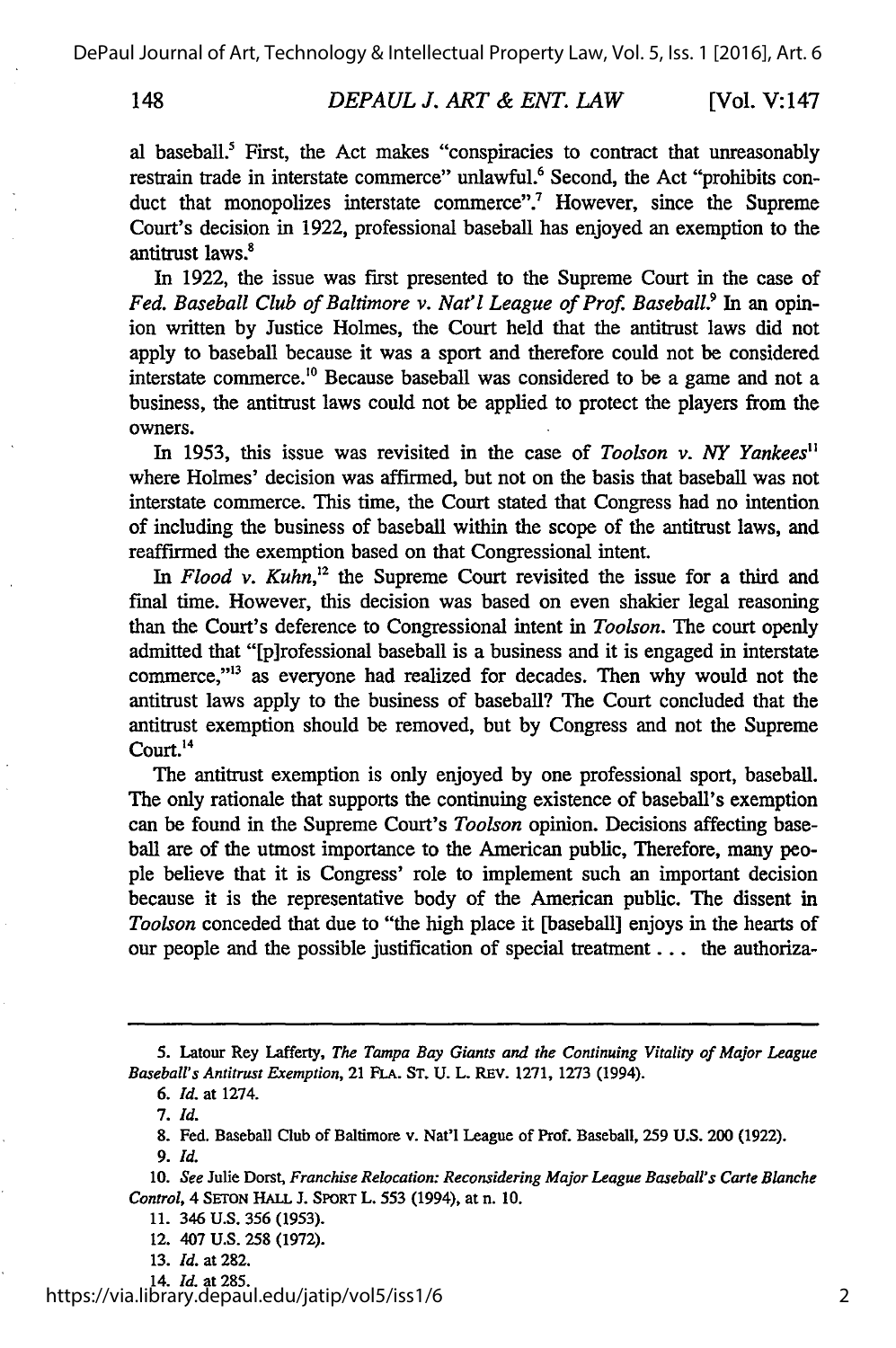#### *BASEBALL'S ANTITRUST EXEMPTION* **1995]**

149

tion of such treatment is a matter within the discretion of Congress."<sup>15</sup> However, Congress has not acted to remove the exemption, even with the pressures of numerous strikes over the years.'<sup>6</sup>

The present baseball strike began on August 12, 1994 as a result of bitter disagreements between players and owners, including disputes over a proposed salary cap by the owners. Before exploring the arguments to remove the exemption, it is necessary to examine how the exemption affects professional baseball in practice. The exemption allows the owners to comer the market on franchises and broadcasting, decreases mobility in the marketplace and allows owners to restrict player mobility through collective bargaining agreements.<sup>17</sup> Moreover, it leads to unfair labor struggles between the players and the owners because the players are powerless to seek redress in the federal court system, if they feel they are being oppressed.'" The players, therefore, have but one remedy, namely to STRIKE.

There are three basic arguments made on behalf of the players in support of eliminating the antitrust exemption. First, the removal of the exemption will end the strike and baseball can be played again. By providing a forum in the federal courts, the players would not be forced to strike because they could take their labor grievances to court.

Second, a legal argument can be made that Congress passed the antitrust laws to regulate businesses engaged in interstate commerce and that there is no legal basis for Congress to allow baseball to continue to be singled out for an exemption. In fact, *Flood* settled the question that baseball is interstate commerce and that the longstanding exemption is a legal anomaly because there was no justification for excluding a business engaged in interstate commerce from the antitrust laws.<sup>19</sup> The Supreme Court justified its decision due to the importance of stare decisis and shifted the obligation to act onto Congress.<sup>20</sup> "Major league baseball is a vast, complex organization of multi-million dollar franchises, broadcast rights and concession deals" and this is precisely the type of big business that Congress typically regulates under the antitrust laws.<sup>21</sup> Therefore, by not eliminating the baseball exemption, Congress is perpetuating an anomaly. Congress should repeal the exemption and put baseball on equal footing with the other professional sports and big businesses.

Finally, the players argue that the artificial restriction of supply enjoyed by the owners is contrary to public policy.<sup>22</sup> This argument is threefold: first, "the

*<sup>15.</sup> Toolson,* 346 **U.S.** at 364.

**<sup>16.</sup>** *See* Robert **G.** Berger, *After the Strikes: A Reexamination of Professional Baseball's Exemption From the Antitrust Laws,* 45 **U. Prrr.** L. REv. **209 (1983).**

**<sup>17.</sup>** Dorst, *supra* note **10,** at **588.**

**<sup>18.</sup>** *Antitrust Exemption Lives For Now,* **Cm.** TRIB., Oct **1,** 1994, at **A2.**

**<sup>19.</sup>** *Flood,* 407 **U.S.** at **258.**

**<sup>20.</sup> Id.**

<sup>21.</sup> **139 CONG.** REc. at S2416-02, 2420 (statement of Senator Graham).

<sup>22.</sup> *See* Dorst, *supra* note **10,** at **587,** n.238 *(quoting* statement of Richard B. Dodge, St. Petersburg Assistant City Manager). *See also* **139** CONG. REc. at S2419 (statement of Sen. Metzenbaum). Published by Via Sapientiae, 2016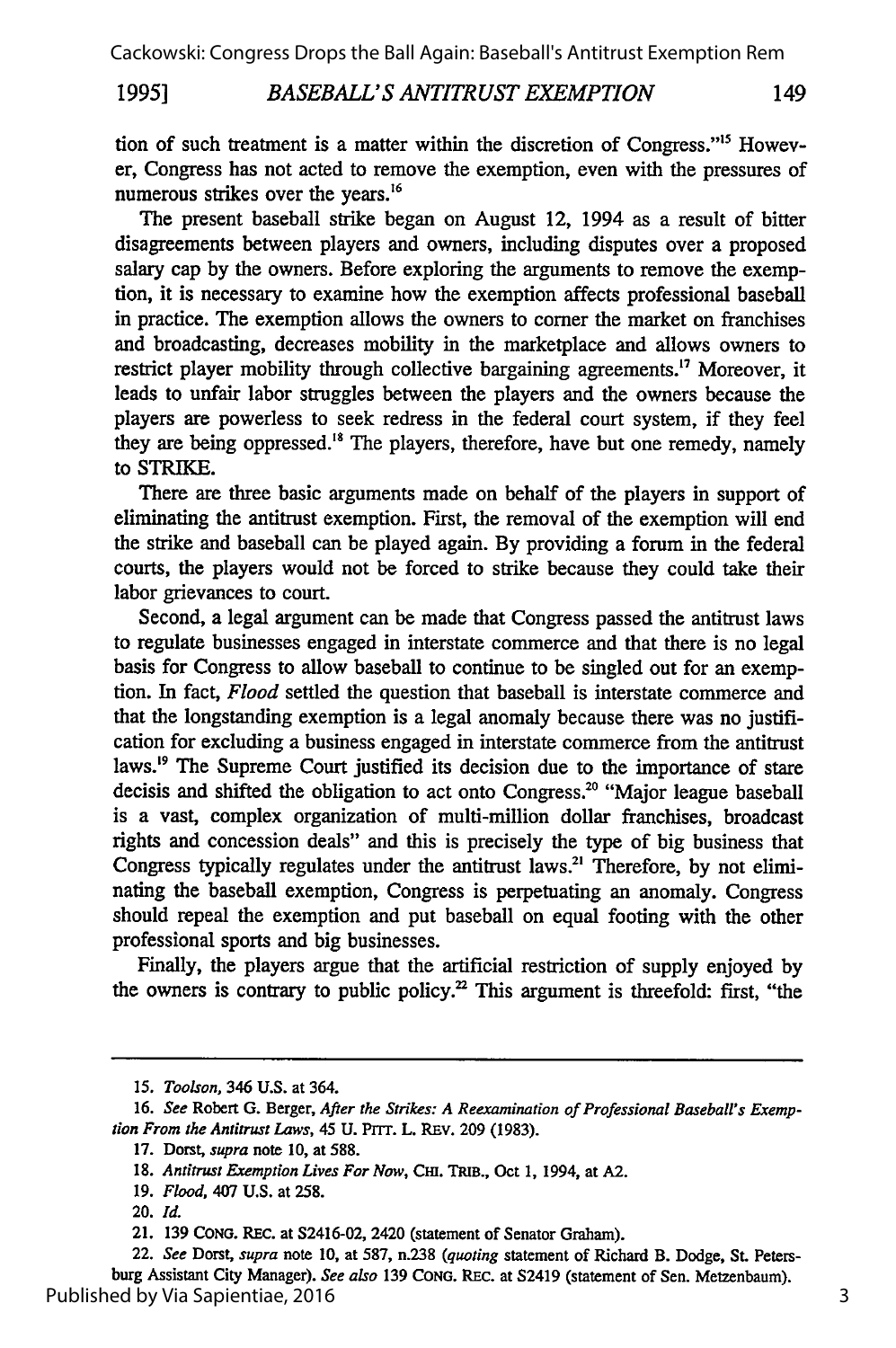#### *DEPAUL J. ART & ENT. LAW* [Vol. V:147]

artificially inflated value of a franchise creates tremendous pressure upon competing communities to subsidize the teams through rent concessions and uneconomic leases."<sup>23</sup> This makes it difficult for smaller communities to sustain a professional baseball team in their hometown. Second, the antitrust exemption permits competing communities to drive up the value of an existing franchise which makes it difficult for a community to obtain a franchise.<sup>24</sup> Finally, it allows the business of baseball to be conducted in complete secrecy without any accountability to the public because there are no external controls on what management is permitted to do.<sup>25</sup>

In 1993 and 1994, Congress proposed legislation to remove, or at least limit the antitrust exemption. The provisions of three of these proposed bills will be analyzed along with their potential impact on the sports and entertainment world.

### **I1.** THE PROPOSED LEGISLATION

Many argued that the 1994-95 baseball season could be salvaged only if Congress would take the problem into its own hands and legislate.<sup>26</sup> However, the 103rd Congressional session ended without implementing legislation that would limit or eliminate the exemption. The three proposed bills that will be examined in this update are the Professional Baseball Antitrust Reform Act of  $1993$ <sup>27</sup>, the Baseball Fans Protection Act of 1994<sup>28</sup> and the Baseball Fans and Communities Protection Act of 1994.<sup>29</sup> The proposed legislation gained some support in both the House and the Senate, but all three acts were withdrawn or abandoned due to lack of time or support.

Passing legislation to remove the exemption is difficult due to the political nature of the issue. Congress is influenced by the lobby of the team owners and the necessity of keeping business persons happy.<sup>30</sup> In addition, members of Congress are necessarily influenced by the possibility of their hometown teams leaving, a likely consequence if the owners and managers of professional baseball teams become susceptible to antitrust challenges in court and are consequently no longer able to control the alienability of their franchises.<sup>31</sup>

Therefore, baseball's exemption could be an important domestic issue on the Congressional agenda in its next session. A revamped Congress is sure to revisit the issue next year if the strike is not resolved.<sup>32</sup> The proposed bills that are the

<sup>23.</sup> *Id.*

<sup>24.</sup> *Id.*

<sup>25.</sup> *Id.*

<sup>26.</sup> *See* Mark Maske, *Congress Halts Efforts On Antitrust Exemption,* WASH. POST, Oct. 1, 1994,

at B3; *see also* Bob Klapisch, *Change in a Changing World,* SPORTING NEwS, Oct. 10, 1994, v. 218, at 36.

<sup>27.</sup> *S.* 500, 103rd Cong., 1st Sess. (1993).

<sup>28.</sup> **S.** 2380, 103rd Cong., 2d Sess. (1994).

<sup>29.</sup> H.R. 4994, 103rd Cong., 2d Sess. (1994).

<sup>30. 139</sup> CONG. REC. at S2417 (statement of Senator Metzenbaum).

<sup>31.</sup> *Id.*

**<sup>32.</sup>** *Congress to Hold Hearings on Strike,* N.Y. TIMEs, Oct 4, 1994, at B13. https://via.library.depaul.edu/jatip/vol5/iss1/6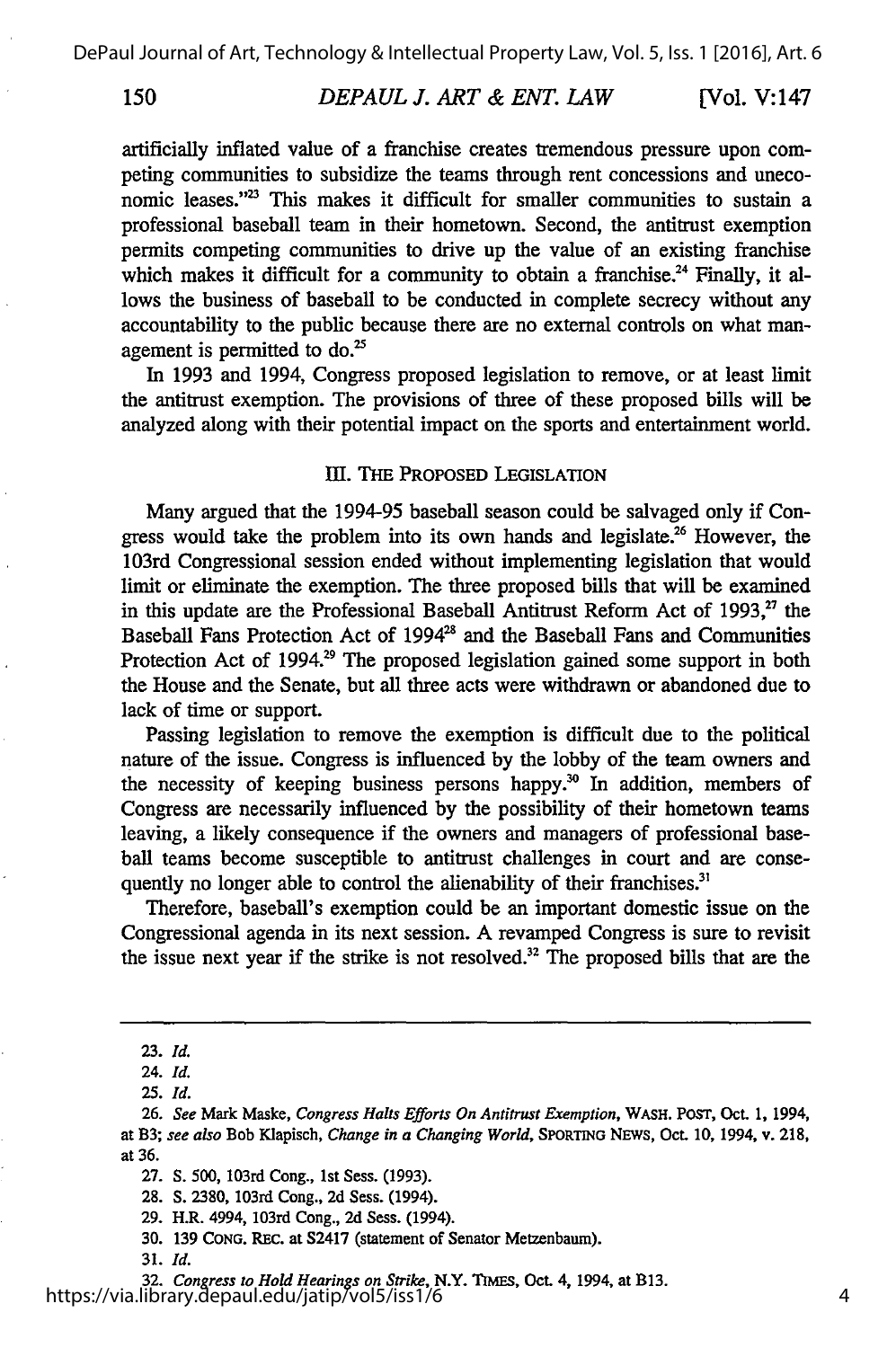Cackowski: Congress Drops the Ball Again: Baseball's Antitrust Exemption Rem

#### *BASEBALL'S ANTITRUST EXEMPTION* **1995]**

subject of this update should provide a basic understanding of the type of legislation that Congress is likely to introduce in January.

### *A. THE PROFESSIONAL BASEBALL* ANTTRusT *REFORM ACT OF 1993*

The Professional Baseball Antitrust Reform Act was introduced on March 4, 1993 by Senator Howard Metzenbaum.<sup>33</sup> The express purpose of the act was to provide that professional baseball teams and leagues composed of such teams would be subject to the antitrust laws.<sup>34</sup> Senator Metzenbaum stated that the bill was not designed to punish or threaten the owners, but to benefit the public, fans and the sport itself.<sup>35</sup> In his introductory remarks before the Senate, Mr. Metzenbaum stated, "As a legal matter, the basis for baseball's antitrust exemption is insupportable. The question is whether there is some overriding policy reason to continue to allow baseball to be totally exempt from the antitrust laws".<sup>36</sup> He concluded that there was not.<sup>37</sup>

The procedural aspects of the proposed bill involved amending the antitrust laws to reverse the Supreme Court's trilogy of cases granting and reaffirming the exemption. The bill proposed amendment of the Clayton  $Act^{38}$  by adding the language "Except as provided in Public Law 87-331,<sup>39</sup> the antitrust laws shall apply to the business of organized professional baseball." The provisions and amendments made by the Act were designed to take effect one year after its enactment.

However, S. 500, as predicted, did not pass.<sup>40</sup> The last action date on the bill was June 23, 1994, when the bill was stalled indefinitely because the Senate Judiciary Committee failed to approve it for reporting.<sup>41</sup>

The difficulty that the proponents of the bill had in obtaining support was exemplified by Senator Wellstone's "inner conflict" in withdrawing his support for **S.** 500. He stated, "Baseball holds a unique place in our culture as well as in our economy. It is one of the great American pastimes and I would be remiss if I did not give this issue greater thought and consideration."'42 Although **S.** 500 failed in its attempts, the Senate revisited the issue on August 11, 1994, one day

42. 139 **CONG.** REc. S12744 (daily ed. Sept. 29, 1993).

151

**<sup>33.</sup>** Senator Metzenbaum is a Democrat from Ohio and a long-time proponent of eliminating the antitrust exemption for baseball. Senator Metzenbaum retires at the end of 1994. *Baseball* Congress, **THE** SPoRTs NETwoRK, Sept. 30, 1994.

<sup>34.</sup> *S.* 500, 103rd Cong., Ist Sess. (1993).

<sup>35.</sup> **139 CONG.** REc. at S2416 (statement of Senator Metzenbaum).

**<sup>36. 139</sup>** CoNG. REC. at S2417.

<sup>37.</sup> *Id.*

**<sup>38. 15</sup>** U.S.C. § 12 (1994).

<sup>39. 15</sup> U.S.C. § 291 (1994), (commonly known as the Sports Broadcasting Act of 1961). The ex ception mentioned here is beyond the scope of this analysis.

*<sup>40.</sup>* See **S.** 500, 103rd Cong., Ist Sess. (1993) (Information for Public Affairs on Bill Number S. 500), which estimates the likelihood that a given bill will pass at each stage in Congress. The pre dictions for this bill were as follows: Senate Committee on Judiciary (29%); House Committee (16%); Senate Floor (21%); House **(15%).**

<sup>41. 140</sup> CONG. REc. D726-01 (daily ed.'June 23, 1994).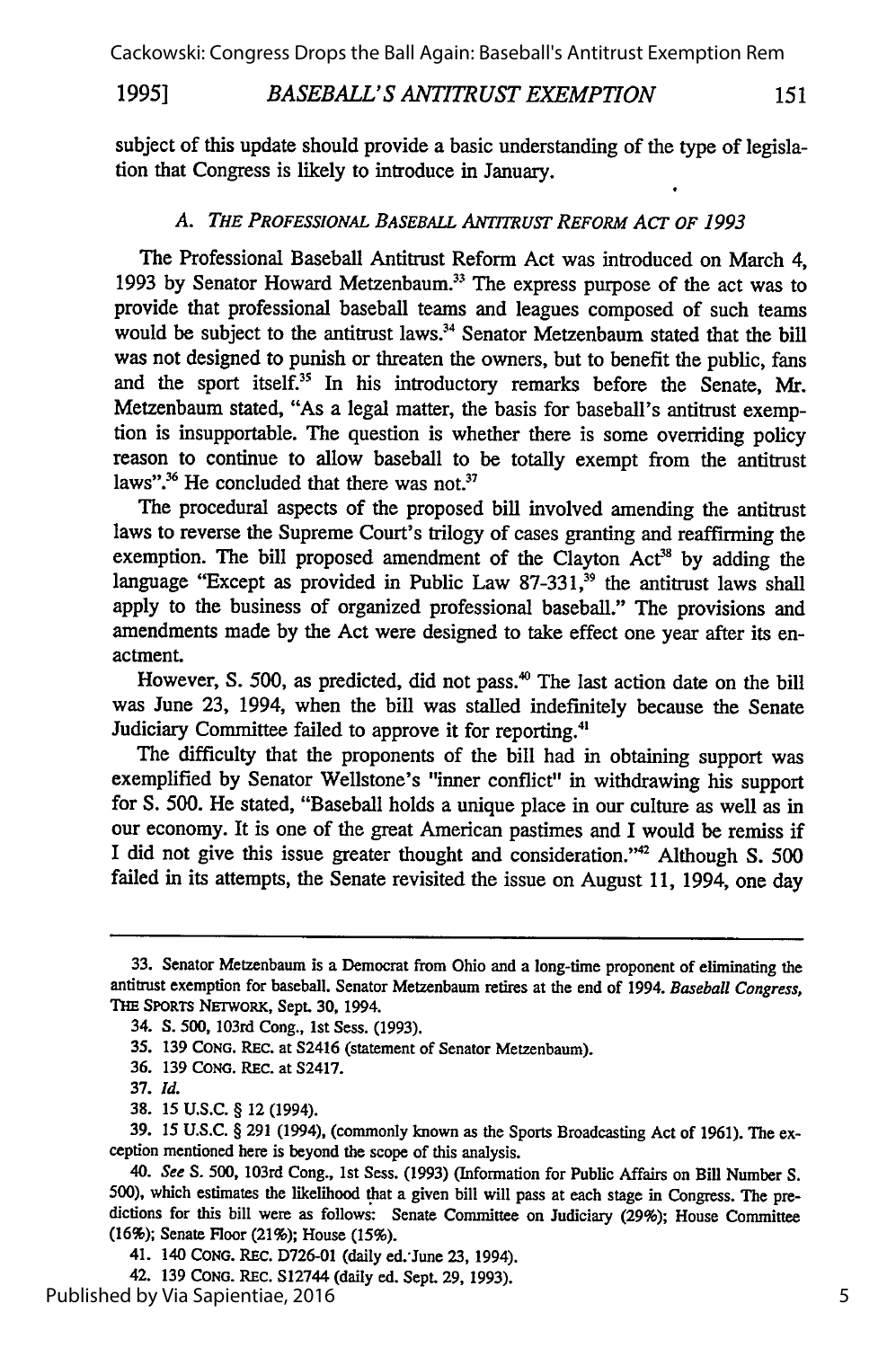DePaul Journal of Art, Technology & Intellectual Property Law, Vol. 5, Iss. 1 [2016], Art. 6

152

*DEPAUL J. ART & ENT. LAW*

[Vol. V:147]

before the strike.

### *B. S. 2380, BASEBALL FANS PROTECTION ACT OF 1994 AND H.R. 4649*

The Baseball Fans Protection Act of 1994<sup>43</sup> (the "Act") was introduced on August 11, 1994, by Senator Metzenbaum with the express purpose of encouraging negotiations between the major league baseball players and the owners "in order to prevent a strike by the players or a lockout by the owners so that fans will be able to enjoy the remainder of the baseball season, the playoffs and the World Series."<sup>44</sup> However, it seems impossible to ignore the type of message that Congress was trying to send to the owners, namely that Congress might act if the owners did not. Senators Metzenbaum and Hatch proposed attaching the Act as an amendment to H.R. 4649, a District of Columbia appropriations bill in an attempt to get the Act passed by the end of the 1994 Congressional ses- $\text{sion.}^4$ 

Implementation of the Act would not have repealed the antitrust exemption altogether, but would have provided for the application of the antitrust laws to professional baseball in exceptional and extraordinary circumstances.<sup>46</sup> The Act applied the antitrust laws to any unilateral terms imposed in baseball labor negotiations in the absence of a contract.<sup>47</sup> Therefore, the players would have been granted their day in court if the owners unilaterally imposed a salary cap.

However, just as in 1993 S. 500 failed to gain the support of the Senate, this Act was withdrawn just before the 103rd session closed in October of 1994. Bud Selig, the commissioner of baseball, boasted that the Act "would have been defeated by about a two-thirds majority of the Senate."<sup>48</sup> Although his prediction was probably accurate, the hearings and publicity that revolved around the proposed Act had a significant impact on Congress and on the likelihood of removing the exemption in the future.

The Baseball Fans Protection Act of 1994 had a more direct impact than S. 500 for two reasons. First, because time was of the essence, the Act's proponents got the rest of Congress' attention by attempting to attach the Act to the District of Columbia appropriations bill. Without opposition, this action would have been immediate. Additionally, unlike **S.** 500, which was proposed a year and a half before the strike, Congress was concerned with remedying the immediate problem posed by the strike.<sup>49</sup> Congress' attempt to do something quickly by intro-

**<sup>43.</sup>** The text **of** the Act appears as **S. 2380** and as a **proposed** amendment **No. 2601** to the **House** amendment to the Senate amendment number **12** to H.R. 4649.

<sup>44.</sup> **S. 2380. (S. 2380** was co-sponsored **by** two Democrats (Senators Feingold and Pell) and one Republican (Senator Pell)).

<sup>45. 140</sup> **CONG. REC. S13888-01** (daily ed. Sept. **30,** 1994).

<sup>46.</sup> **S. 2380,** *supra* note **1.**

*<sup>47.</sup> Id.*

<sup>48.</sup> Mark Meske, *Congress Halts Efforts on Antitrust Exemption,* WASH. **POST, Oct. 1,** 1994, at B3.

<sup>49.</sup> **S. 500** was introduced in March of **1993,** but was not voted on in the Senate Judiciary Committee until June of 1994.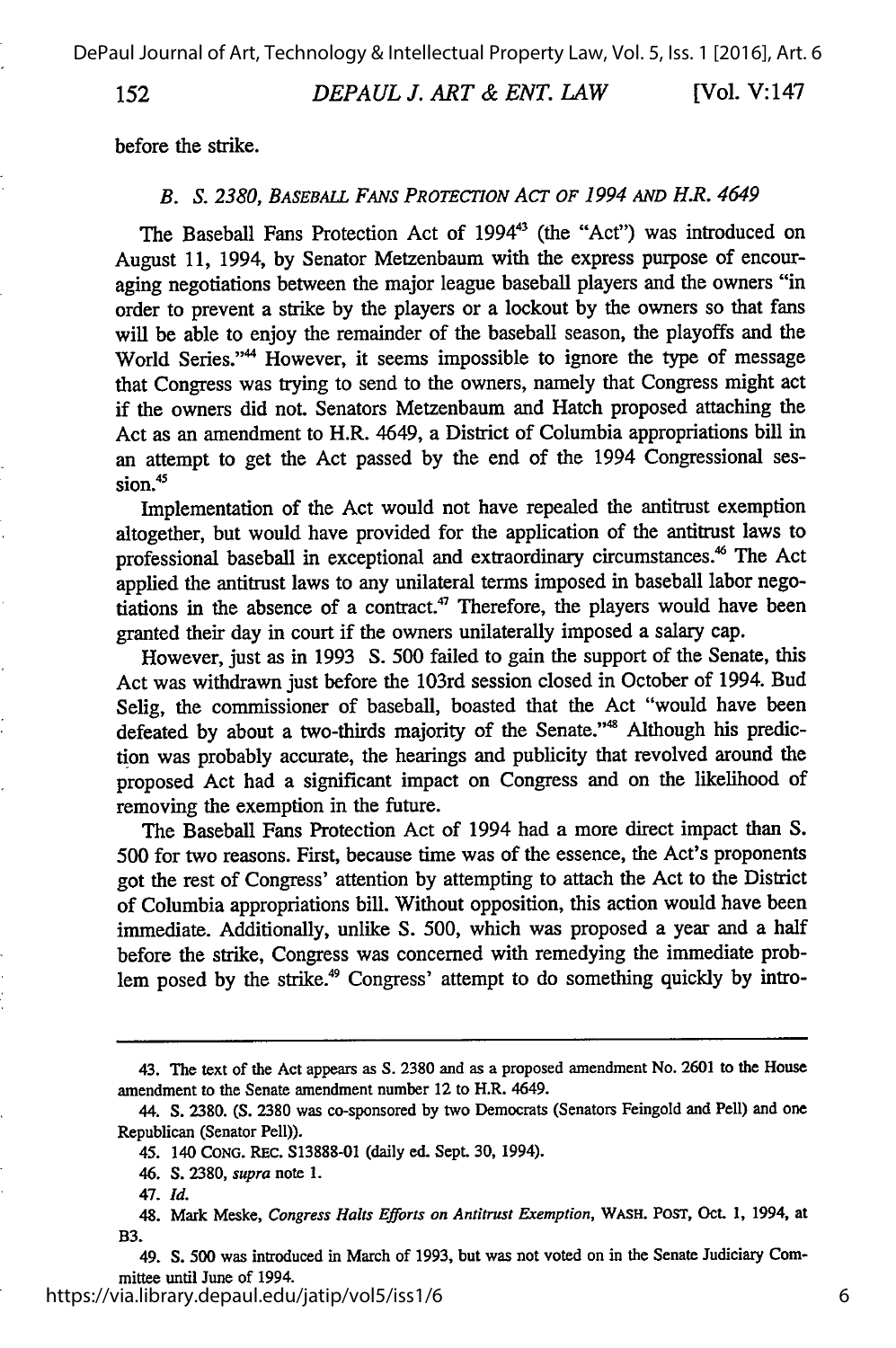### 1995] *BASEBALL'S ANTITRUST EXEMPTION* 153

ducing the Act, although futile, indicated its willingness to legislate in this area. The message was clear that the owners had received "a wake up call" and that Congress was ready to act if there was not a resolution by the next Congressional session.<sup>50</sup>

The second result of the proposed Baseball Fans Protection Act of 1994 was the impact on the American public due to the publicity the proposed legislation received in the media. The American people wanted baseball to be played in 1995 and many Americans supported and continue to support a Congressional role in ending the strike.

### *C. H.R. 4994 BASEBALL FANS AND COMMUNITIES PROTECTION ACT OF 1994*

Unlike The Baseball Fans Protection Act of 1994 and s. 500, H.R. 4994 was introduced by Representative Mike Synar, in the House of Representatives, six days after the baseball strike of 1994.<sup>51</sup> Its purpose was specifically to end the 1994 strike, not just to prevent labor disputes between the players and avoid a future strike. The express purposes of the proposed Act were first, to apply the antitrust laws of the U.S. to the major baseball league in exceptional and extraordinary circumstances; second, to encourage serious negotiations between the players and the owners; and finally, to prevent the suffering of economic losses by those whose livelihood depends on professional baseball.

Procedurally, the Act was designed to function in essentially the same manner as The Baseball Fans Protection Act of 1994 by applying the antitrust laws to professional baseball in exceptional and extraordinary circumstances. However, H.R. 4994 was unquestionably more successful in terms of Congressional support than the earlier proposed bills. A few days before the end of the Congressional session, the House Judiciary Committee voted in favor of the proposed exemption.<sup>52</sup> The voice vote marked the first time that a congressional committee has acted against the antitrust exemption.<sup>53</sup> However, the Congressional session ended before any further action was taken. Although Congress failed to eliminate the exemption, H.R. 4994's proponents were probably content that the bill had "put the league and the players on notice that the antitrust exemption is on its deathbed."<sup>54</sup>

Although Congress failed to legislate and remove the antitrust exemption this past session, its diligence and increased support for legislation indicated that bills much like the three examined in this update will be seen on the Senate and

**<sup>50.</sup>** Mark Maske, *Congress Halts Efforts on Antitrust Exemption,* WASH. POST, Oct. **1,** 1994, at B3 *(quoting* Senator **Orrin** Hatch). Senator Hatch co-sponsored **S. 2380.**

**<sup>51.</sup>** Representative Synar is a Democrat from Oklahoma. The co-sponsors of H.R. 4994 are Republican Representatives Bilirakis and Bunning and Democrat Representatives Owens, Gorgon, Williams, Sanders.

**<sup>52.</sup>** Robert L. Jackson, *Threat to Antitrust exemption; Baseball: Congressional Committee approves legislation that would partly remove protection of owners from suits by players,* **L.A. TIMES,** Sept. **30,** 1994, at **1.**

**<sup>53.</sup>** *Id.*

<sup>54.</sup> *Id. (quoting* Representative Synar). Published by Via Sapientiae, 2016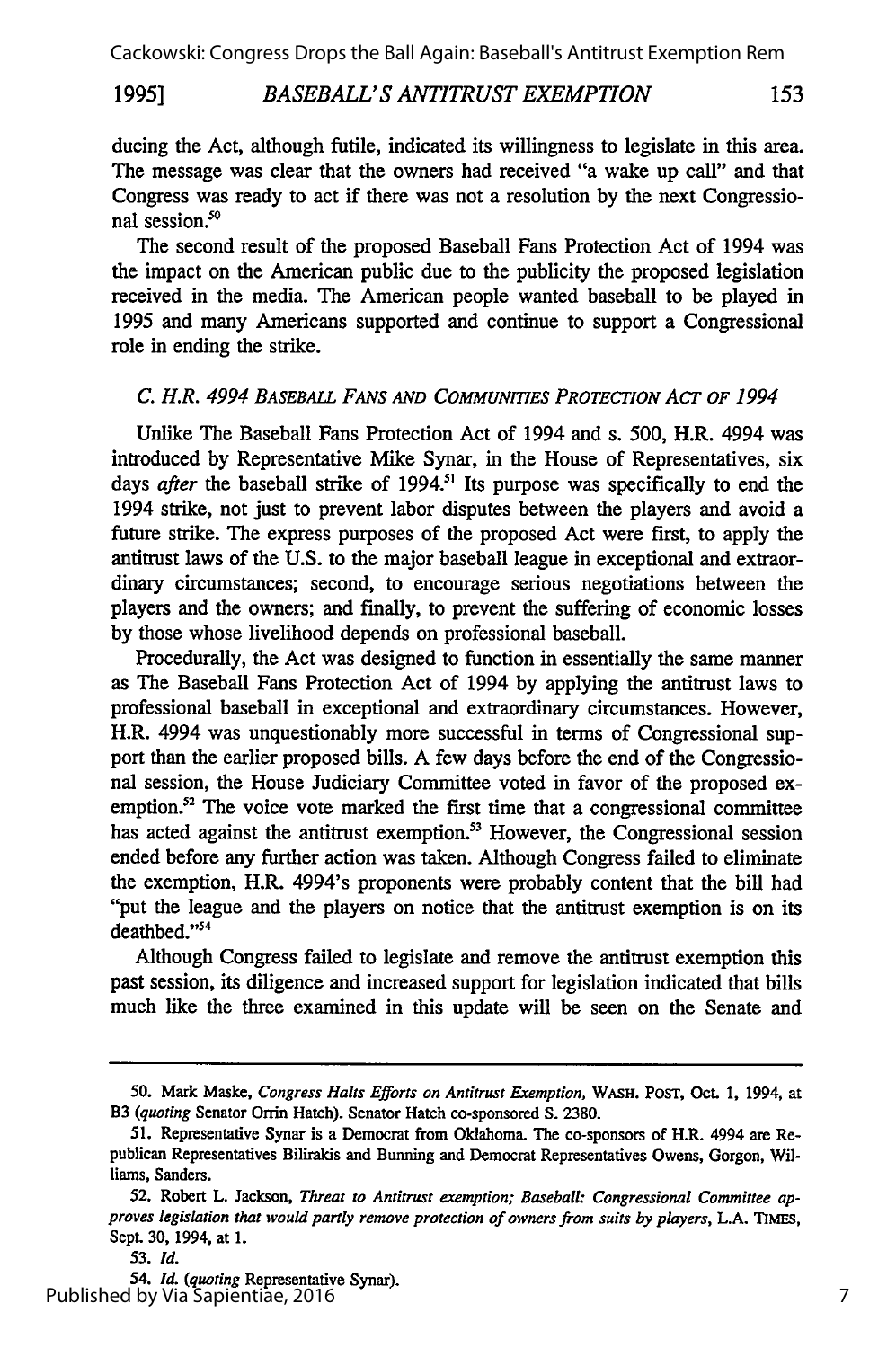#### *DEPAUL J. ART & ENT. LAW* [Vol. V:147]

House floor again when a revamped Congress reconvenes.

#### IV. THE IMPACT **ON** THE SPORTS AND ENTERTAINMENT WORLD

The impact of Congress' failure to legislate and lift or limit the antitrust exemption is clear, there was no 1994-95 World Series and there is no end in sight for the strike. America's favorite pastime is on permanent hold. This spring the antitrust exemption will undoubtedly be a hot topic on the floor of Congress. Therefore, it is worth examining what effect removing the antitrust exemption altogether or limiting the exemption to exceptional and extraordinary circumstances would have on professional baseball.<sup>55</sup>

#### *A. THE IMPACT OF ELIMINATING THE EXEMPTION ALTOGETHER*

If professional baseball becomes subject to the antitrust laws, several of the advantages that the management has traditionally enjoyed might be lost.<sup>56</sup> First, baseball may lose its ability to keep franchises from being transferred or to prevent new franchises from being started.<sup>57</sup> In the past, baseball's exemption allowed owners to operate as a legal monopoly and create tremendous economic pressures on communities to either sustain or to obtain a franchise.<sup>58</sup> If baseball no longer has an exemption, smaller communities with less economic power might not be able to afford a team. Management would lose its economic advantages to limit transferability. Second, players would gain bargaining power that they have traditionally lacked. As a result, it is unlikely that the players would be forced to submit to a unilaterally imposed salary cap, an issue of paramount importance in the current strike. Undoubtedly, management would lose the control that it has enjoyed for so long and would be forced to change its bargaining strategy or battle it out in court.

Although this sounds like putting the players and owners on equal footing and bringing fairness into the picture, some have argued that the exemption should not be lifted because it will change the face of baseball as Americans have known it and lead to unnecessary court battles.<sup>59</sup> While this argument had some merit in the past, we are now faced with a decision between the strike (no baseball) and changing the game to put the players and management on more equal footing. There is no question that America wants baseball.

Supporters of the players argue that eliminating the antitrust exemption alto-

*59. Id.*

*<sup>55.</sup>* S. 500 is an example of legislation that would eliminate the antitrust exemption altogether. The Baseball Fans Protection Act of 1994 and H.R. 4994 are examples of legislation that would limit the exemption to exceptional and extraordinary circumstances.

<sup>56.</sup> Jeffrey A. Durney, *Fair or Foul? The Commissioner and Major League Baseball's Disciplinary Process,* 41 EMORY **L.J.** 581, 621 (1992).

<sup>57.</sup> According to the Major League Rules, to transfer ownership, there must be a vote of threefourths of the owners in that league. With the exemption, there is no recourse to challenge such a rule in federal court. See Dumey, *supra* note 56, at 621.

<sup>58.</sup> Dorst, *supra* note **10,** at 588.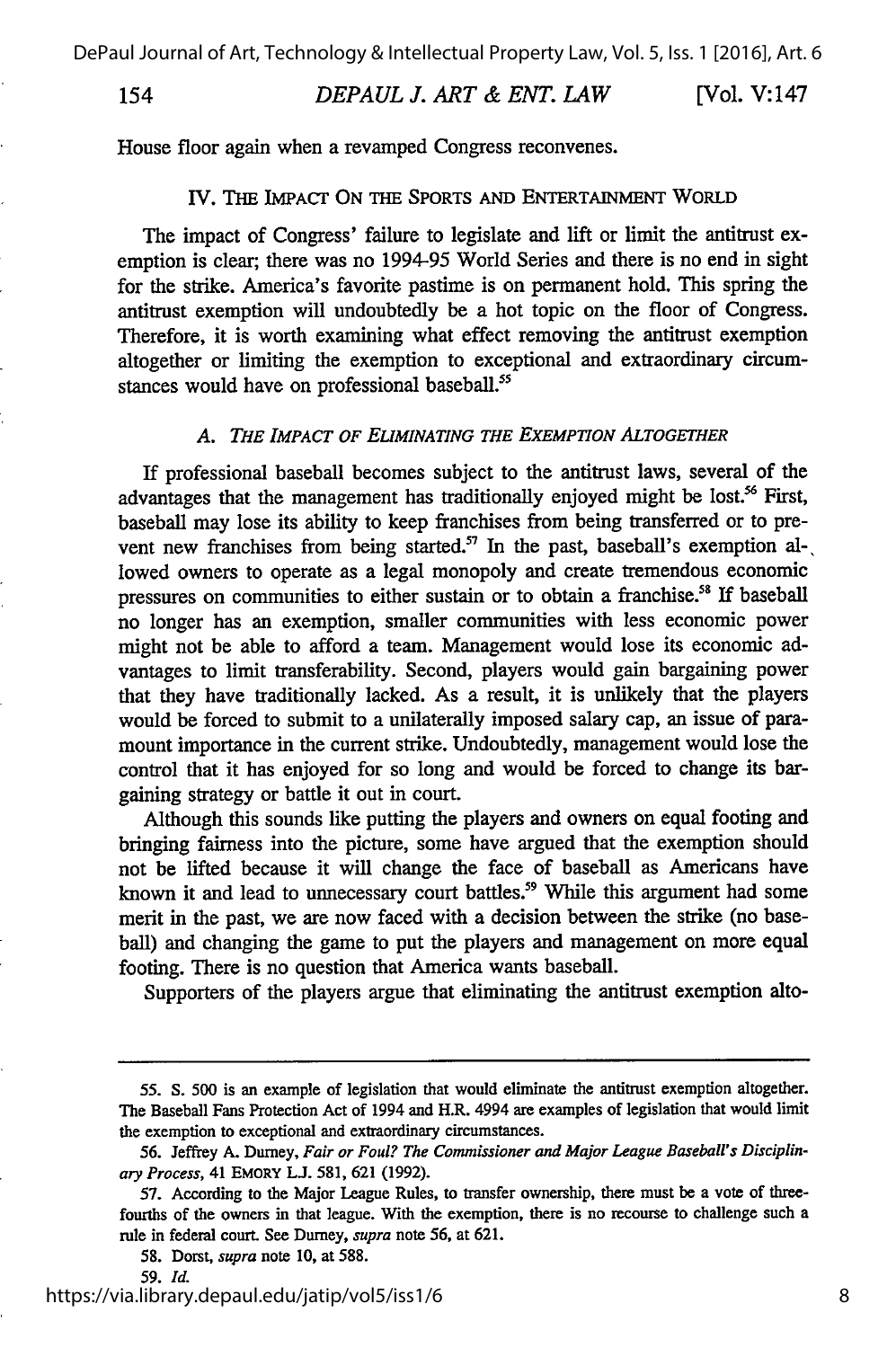Cackowski: Congress Drops the Ball Again: Baseball's Antitrust Exemption Rem

#### **1995]** *BASEBALL'S ANTITRUST EXEMPTION* 155

gether would accomplish three significant objectives: first, it would end the strike; second, it would put the players on equal footing with management; and finally, it would satisfy America's interests in baseball as both a sport and a business. However, limiting the exemption would only achieve one of these objectives, namely ending the strike.

### *B. THE IMPACT OF LIMITING THE ANTITRUST EXEMPTION TO EXCEPTIONAL AND EXTRAORDINARY CIRCUMSTANCES*

The arguments for limiting the antitrust exemption are less compelling than those for removing the exemption altogether. First, although limiting the exemption may result in an end to the current strike, this would only be a temporary solution to the problem. Second, since there is no legitimate basis for continuing the exemption, limiting the exemption ignores the reality that the exemption stands on faulty ground. Finally, limiting the exemption ignores the public interest surrounding this issue.

Limiting the antitrust exemption to exceptional and extraordinary circumstances would only be a temporary solution. It may result in an end to the current strike because it would give the players an opportunity to go to court to settle this labor dispute, but it would fail to go the extra mile and put the players on equal footing with management with respect to bargaining or negotiating power. For example, if passed, The Baseball Fans Protection Act of 1994<sup>60</sup> would only apply in the event that a unilateral term or condition is imposed by any party that has been subject to an agreement between the owners of major league baseball and the labor organization representing the players of professional baseball. Therefore, the issue inevitably would be revisited in the future.

Additionally, if legislation simply limiting the exemption was passed, a significant legal anomaly would still exist. Congress passed the antitrust laws to regulate those engaged in interstate commerce. Because baseball is, and has been recognized as interstate commerce,<sup>61</sup> there is no legal basis for baseball's exemption. Merely limiting the exemption would only expose baseball to the antitrust laws when a court determines the situation to be "exceptional and extraordinary". This is not the type of remedy that will solve the legal anomaly of granting unequal treatment to baseball without a justifiable reason. Congress' original intent in enacting antitrust legislation was to protect an open, competitive market. This intent would still be ignored if legislation limiting the exemption were to be passed because a court would have to direct that a circumstance warranted application of the antitrust laws.

Furthermore, the public interest would not be served by implementing the legislation. The legislation would do nothing to remedy the continual conflict of franchise mobility and its economic impact on America's fans and communities. More importantly, the legislation fails to solve the problem that the operation of baseball franchises is conducted in complete secrecy without any accountability